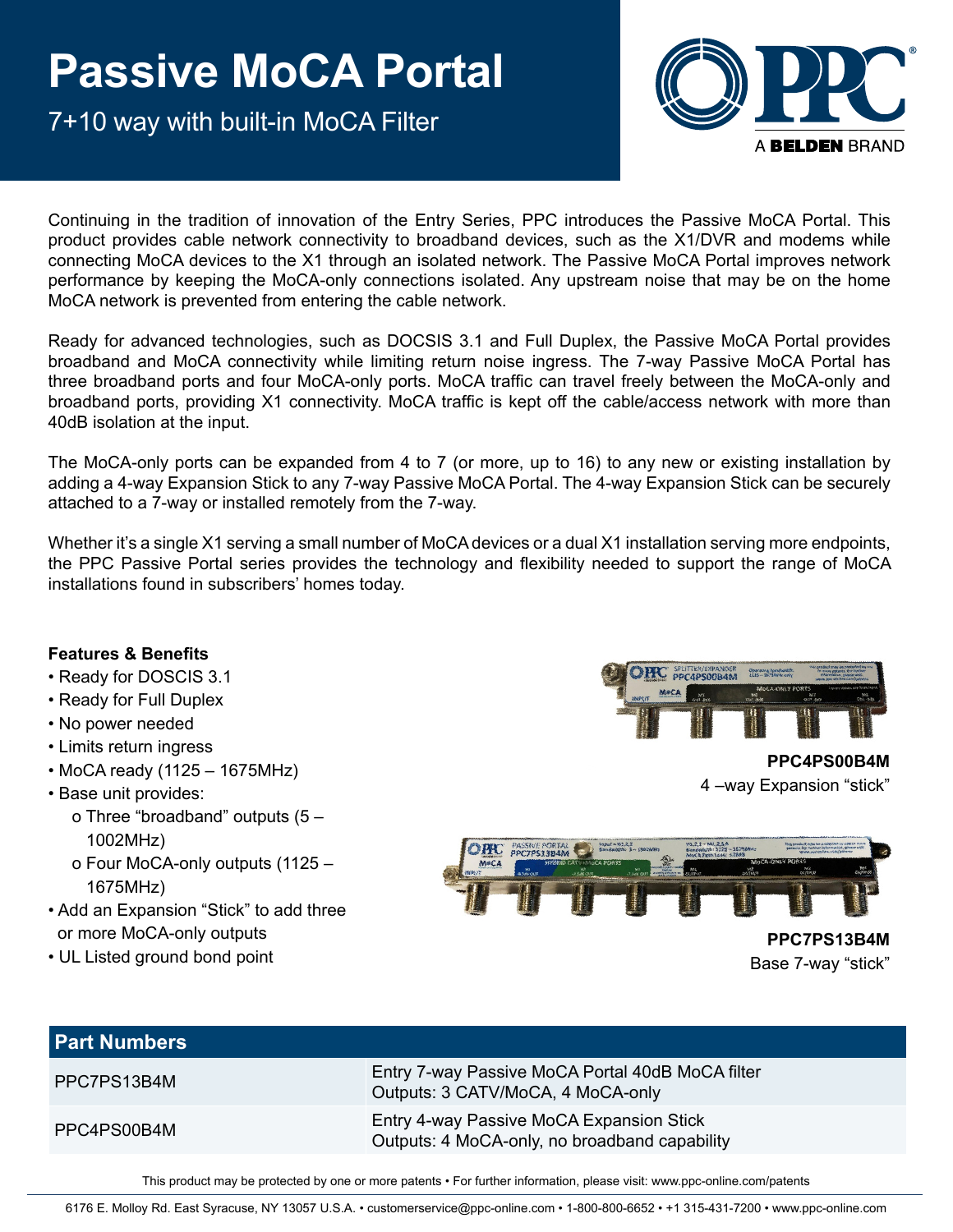7+10 way with built-in MoCA Filter



### **SPECIFICATIONS:**

| <b>7-way Passive MoCA Portal Specifications</b><br>Part Number: PPC7PS13B4M |                                                                  | <b>Unit</b> | <b>Value</b>                                                                                              |
|-----------------------------------------------------------------------------|------------------------------------------------------------------|-------------|-----------------------------------------------------------------------------------------------------------|
| Bandwidth:                                                                  | Input to Hybrid CATV/MoCA (H1, H2, H3) ports                     | <b>MHz</b>  | $5 - 1002$                                                                                                |
|                                                                             | Hybrid CATV/MoCA to any MoCA-only port                           |             | $1125 - 1675$                                                                                             |
|                                                                             | Total number of "output" ports                                   | Quantity    | $\overline{7}$                                                                                            |
| Ports:                                                                      | • Number of CATV/MoCA ports                                      | Quantity    | 3 (1 low-loss)                                                                                            |
|                                                                             | • Number of MoCA-only ports                                      | Quantity    | 4                                                                                                         |
| <b>Insertion Loss:</b>                                                      | Input to low-loss Hybrid CATV/MoCA (H1) port                     | dB          | $\leq$ 4.0 (5 – 400MHz)<br>$\leq$ 5.0 (400 – 600MHz)<br>≤ 6.0 (600 – 1002MHz)                             |
|                                                                             | Input to high-loss Hybrid CATV/MoCA (H2, H3) ports               | dB          | ≤ 7.7 $(5 – 400MHz)$<br>$\leq$ 8.5 (400 – 600MHz)<br>≤ 9.7 (600 – 1002MHz)                                |
|                                                                             | Input to any MoCA-only (M1, M2, M3, M4) ports                    | dB          | $\geq$ 40 (5 - 1675MHz)                                                                                   |
| Flatness:                                                                   | Input to Hybrid CATV/MoCA (H1 - H3) ports                        | dB          | $\pm$ 0.4 (5 – 1002MHz)                                                                                   |
| Isolation:                                                                  | Hybrid CATV/MoCA (H1 - H3) to any<br>Hybrid CATV/MoCA ports      | dB          | $\geq$ 25 (5 – 10MHz)<br>$\geq$ 35 (11 – 85MHz)<br>$\geq$ 25 (86 - 1002MHz)<br>$\leq$ 30 (1125 – 1675MHz) |
|                                                                             | Hybrid CATV/MoCA (H1 - H3) to any<br>MoCA-only $(M1 - M4)$ ports | dB          | $\leq$ 26 (1125 – 1675Hz)                                                                                 |
|                                                                             | Any MoCA-only (M1 - M4) to any<br>MoCA-only port                 | dB          | ≤ 16 (1125 – 1675Hz)                                                                                      |
| Return Loss:                                                                | MoCA-only (M1 - M4) ports                                        | dB          | $\geq$ 18 (5 - 1002MHz)                                                                                   |
|                                                                             | Hybrid CATV/MoCA (H1 - H3) ports                                 | dB          | $\geq$ 18 (5 - 1002MHz)                                                                                   |
|                                                                             | Any MoCA-only (M1 - M4) port                                     | dB          | $\geq$ 10 (1125 – 1675MHz)                                                                                |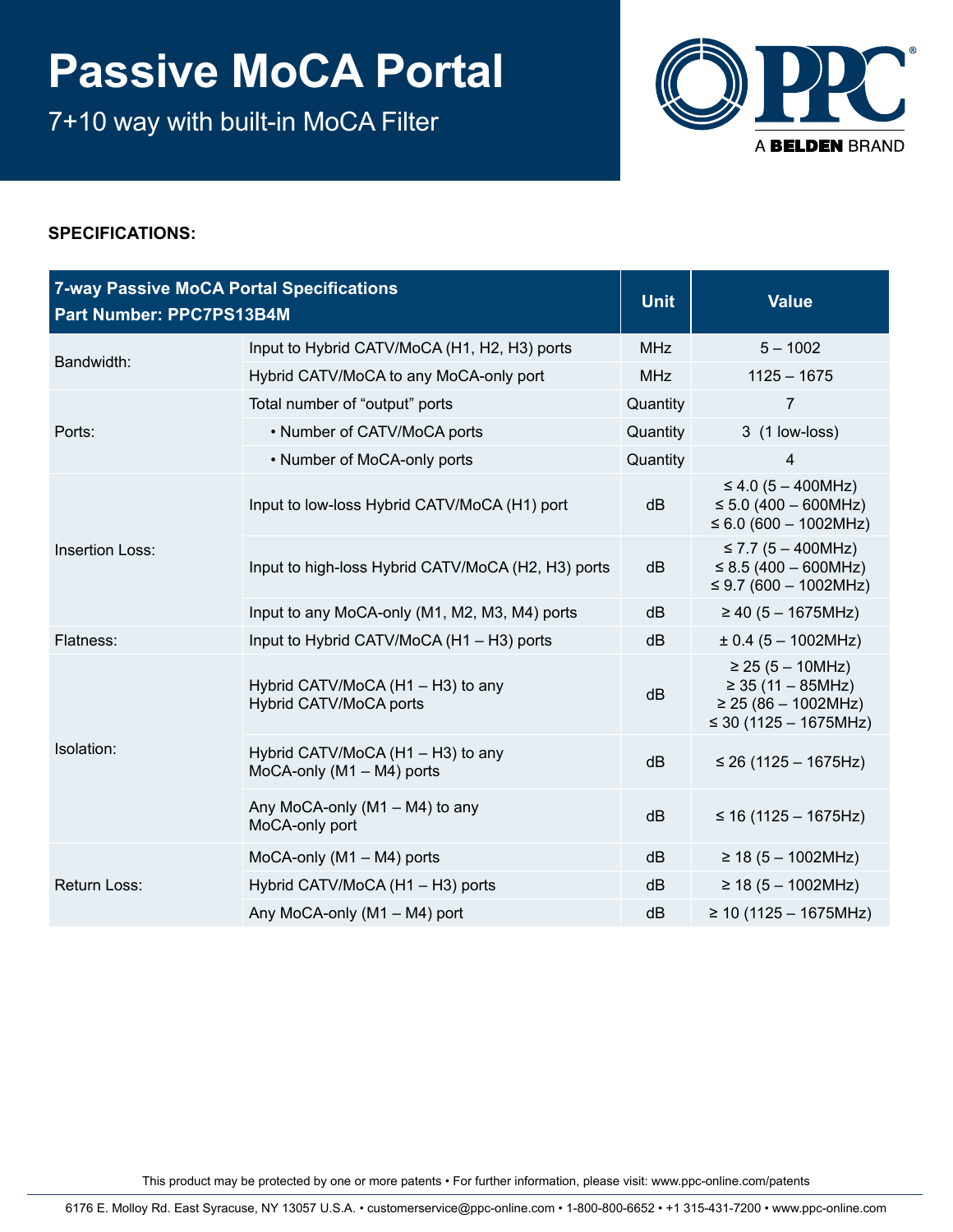7+10 way with built-in MoCA Filter



### **SPECIFICATIONS:**

| <b>Combined Specifications of 10-way as a complete assembly</b><br>PPC10PS13B7M or as separate modules 7-way PPC7PS13B4M and<br>4-way PPC4PS00B4M |                                                                |            | <b>Value</b>                                                                                              |
|---------------------------------------------------------------------------------------------------------------------------------------------------|----------------------------------------------------------------|------------|-----------------------------------------------------------------------------------------------------------|
| Bandwidth:                                                                                                                                        | Input to Hybrid CATV/MoCA (H1, H2, H3) ports                   | <b>MHz</b> | $5 - 1002$                                                                                                |
|                                                                                                                                                   | Hybrid CATV/MoCA to any MoCA-only port                         | <b>MHz</b> | $1125 - 1675$                                                                                             |
|                                                                                                                                                   | Total number of "output" ports                                 | Quantity   | 10                                                                                                        |
| Ports:                                                                                                                                            | • Number of CATV/MoCA ports                                    | Quantity   | 3 (1 low-loss)                                                                                            |
|                                                                                                                                                   | • Number of MoCA-only ports                                    | Quantity   | $\overline{7}$                                                                                            |
| <b>Insertion Loss:</b>                                                                                                                            | Input to low-loss Hybrid CATV/MoCA (H1) port                   | dB         | $\leq$ 4.0 (5 – 400MHz)<br>$\leq$ 5.0 (400 – 600MHz)<br>$\leq 6.0$ (600 – 1002MHz)                        |
|                                                                                                                                                   | Input to high-loss Hybrid CATV/MoCA (H2, H3) ports             | dB         | ≤ 7.7 $(5 – 400MHz)$<br>$\leq$ 8.5 (400 – 600MHz)<br>≤ 9.7 (600 – 1002MHz)                                |
|                                                                                                                                                   | Input to any MoCA-only (M2 - M8) ports                         | dB         | $\geq$ 40 (5 - 1675MHz)                                                                                   |
| Flatness:                                                                                                                                         | Input to Hybrid CATV/MoCA (H1 - H3) ports                      | dB         | $\pm$ 0.4 (5 – 1002MHz)                                                                                   |
| Isolation:                                                                                                                                        | Hybrid CATV/MoCA (H1 - H3) to any<br>Hybrid CATV/MoCA ports    | dB         | $\geq$ 25 (5 – 10MHz)<br>$\geq$ 35 (11 – 85MHz)<br>$\geq$ 25 (86 - 1002MHz)<br>$\leq$ 30 (1125 – 1675MHz) |
|                                                                                                                                                   | Hybrid CATV/MoCA (H1 - H3) to any<br>MoCA-only (M2 - M8) ports | dB         | $\leq$ 35 (1125 – 1675Hz)                                                                                 |
|                                                                                                                                                   | Any MoCA-only (M2 - M8) to any<br>MoCA-only port               | dB         | ≤ 26 (1125 – 1675Hz)                                                                                      |
| Return Loss:                                                                                                                                      | Input port                                                     | dB         | $\geq$ 18 (5 - 1002MHz)                                                                                   |
|                                                                                                                                                   | Hybrid CATV/MoCA (H1 - H3) ports                               | dB         | $\geq$ 18 (5 - 1002MHz)                                                                                   |
|                                                                                                                                                   | Any MoCA-only (M2 - M8) port                                   | dB         | ≥ 10 (1125 – 1675MHz)                                                                                     |